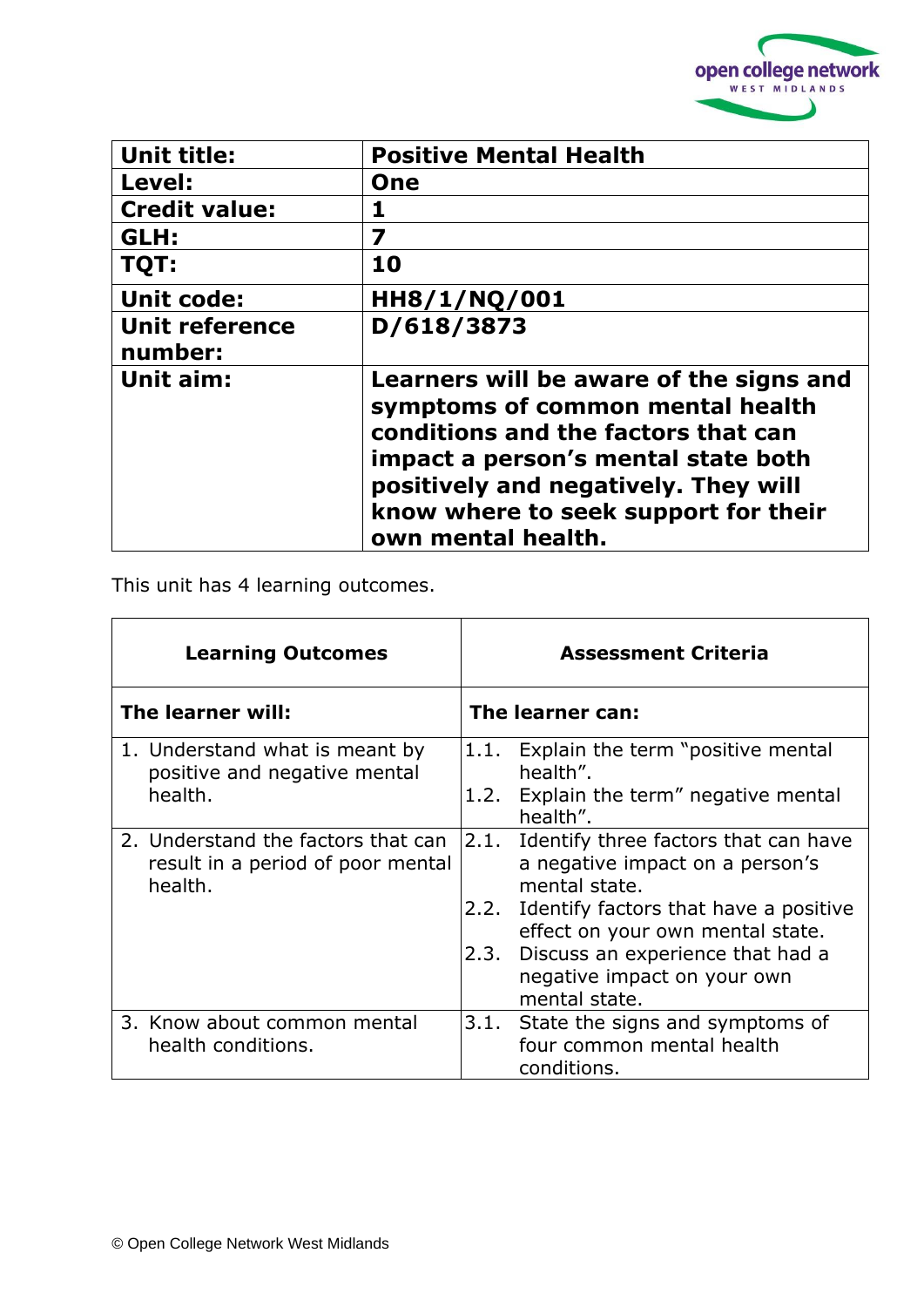

| <b>Unit title:</b>               | <b>Positive Mental Health</b>                                                                                                                                                                                                                                   |  |
|----------------------------------|-----------------------------------------------------------------------------------------------------------------------------------------------------------------------------------------------------------------------------------------------------------------|--|
| Level:                           | One                                                                                                                                                                                                                                                             |  |
| <b>Credit value:</b>             | 1                                                                                                                                                                                                                                                               |  |
| GLH:                             | 7                                                                                                                                                                                                                                                               |  |
| TQT:                             | 10                                                                                                                                                                                                                                                              |  |
| <b>Unit code:</b>                | HH8/1/NQ/001                                                                                                                                                                                                                                                    |  |
| <b>Unit reference</b><br>number: | D/618/3873                                                                                                                                                                                                                                                      |  |
| Unit aim:                        | Learners will be aware of the signs and<br>symptoms of common mental health<br>conditions and the factors that can<br>impact a person's mental state both<br>positively and negatively. They will<br>know where to seek support for their<br>own mental health. |  |

| <b>Learning Outcomes</b>                                        | <b>Assessment Criteria</b>                                                                                                                                                                         |
|-----------------------------------------------------------------|----------------------------------------------------------------------------------------------------------------------------------------------------------------------------------------------------|
| The learner will:                                               | The learner can:                                                                                                                                                                                   |
| 4. Know how and where to seek<br>support for mental ill health. | $ 4.1.$ Identify three sources of support for<br>individuals seeking help with mental<br>health issues.<br>4.2. Identify personal and professional<br>sources of support for own mental<br>health. |